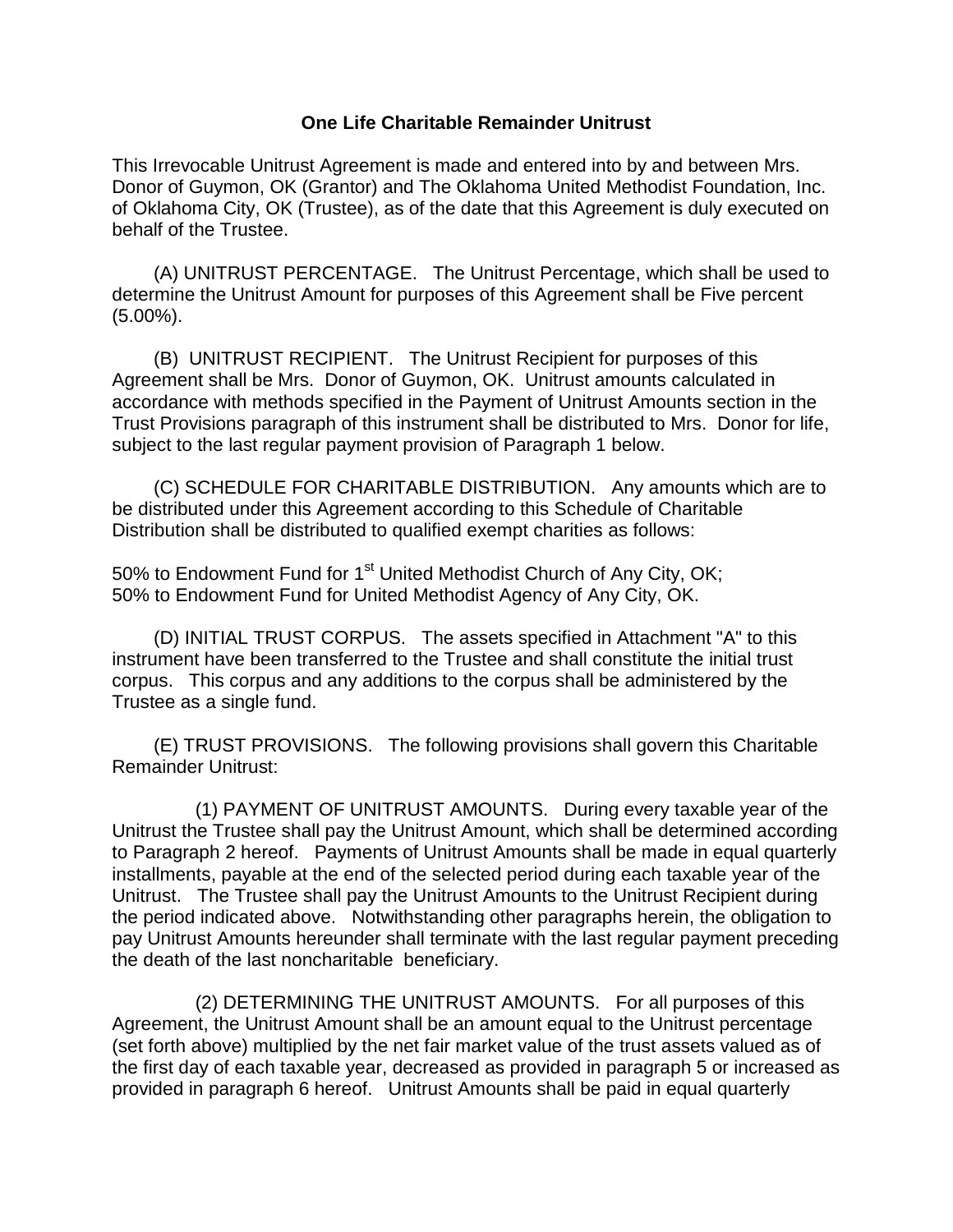installments from income and, to the extent that income is not sufficient, from principal. Any net income of the Unitrust for any taxable year in excess of the Unitrust Amount shall be added to the corpus at the end of such year.

 (3) TESTAMENTARY RIGHT OF REVOCATION. Under the terms of this Charitable Remainder Unitrust Agreement, The Grantor reserves no inter vivos or testamentary right of revocation with respect to the principal or accumulated income, as defined in Section 643(b) of the Internal Revenue Code and the Regulations under that section.

 (4) ADJUSTMENTS IN EVENT OF REVALUATION. In the event that the fair market value of the assets constituting the corpus of the Unitrust, as determined by the initial valuation or any annual revaluation as provided hereinabove, is thereafter determined to be in error, the Unitrust Amounts which were paid to a Unitrust Recipient shall be adjusted within reasonable time after final determination is made as to correct fair market value of such corpus by refund to, or additional payment by, the said Unitrust as may be required so that only those Unitrust Amounts shall have been paid which would have been paid if the initial valuation or any annual revaluation had been correct.

 (5) TAXABLE YEAR AND SHORT TAXABLE YEARS. The first taxable year shall commence on the effective date of this agreement and shall end on December 31 of the same year. All subsequent taxable years shall commence on January 1 and, except for the final taxable year, shall end on December 31 of each respective year. During any taxable year of the Unitrust which is less than twelve months in duration, the Unitrust Amounts to be paid hereunder to the Unitrust Recipient shall be a fraction of the amount determined by multiplying the Unitrust Percentage by the fair market value of the assets constituting the corpus of such Unitrust at the beginning of that year, of which fraction the numerator shall be the number of days in such short year and of which the denominator is three hundred sixty-five (365) or, if February 29 is a day included in the numerator, of which the denominator is three hundred sixty-six (366).

 (6) ADDITIONAL CONTRIBUTIONS. The grantor and other persons may at any time contribute additional property to the Unitrust provided that such property is acceptable to the Trustee. If any additional contributions are made to the Unitrust after the initial contribution in trust, the Unitrust Amount, as determined under paragraph 2 above, for the taxable year in which the assets are added to the trust shall be determined by multiplying the Unitrust Percentage by (a) the net fair market value of trust assets (excluding the assets so added and any income from, or appreciation on, such assets) and (b) that proportion of the value of the assets so added that was excluded under (a) which the number of days in the period which begins with the date of contribution and ends with the earlier of the last day of the taxable year or the date of the last regular payment pursuant to Paragraph 1 hereof, bears to the number of days in the period which begins on the first day of such taxable year and ends with the earlier of the last day of the taxable year or the date of the last regular payment pursuant to Paragraph 1 hereof. In the case where there is no valuation date after the time of contribution the assets so added shall be valued at the time of contribution.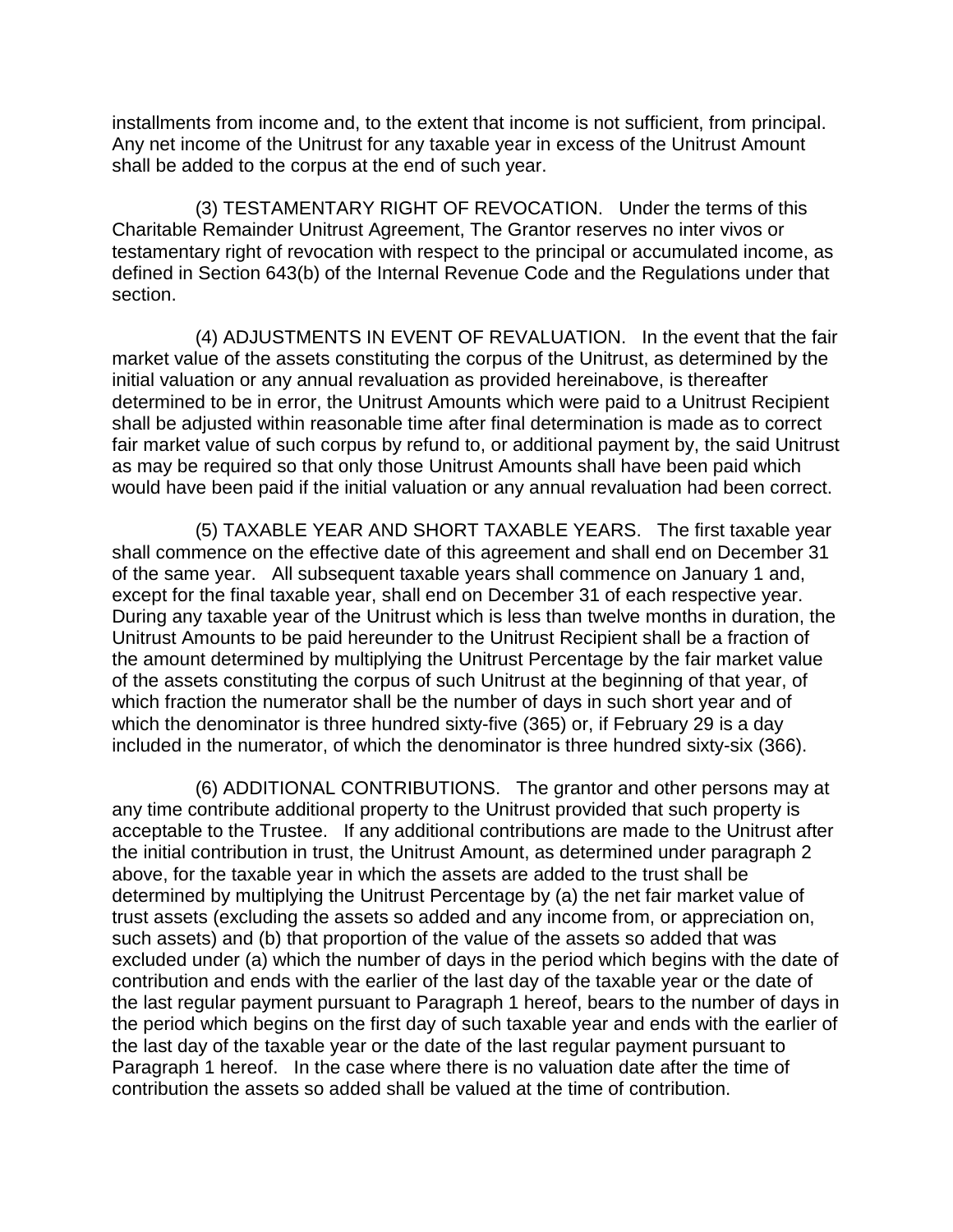In the event of an additional contribution to the Unitrust as a result of the death of an individual whose gross estate for Federal Estate Tax purposes includes the property passing to this charitable unitrust as such additional contribution, the Trustee's obligation to pay the Unitrust Amount with respect to such additional contribution shall commence with the date of death of that person, but payment of such Unitrust Amount may be deferred from such date of death to the end of the taxable year of the unitrust in which such additional contribution has been finally and completely distributed into the unitrust. Within a reasonable period after such time, the Trustee shall pay, in the case of an underpayment, or shall receive from the income recipient(s), in the case of an overpayment, the difference between (a) any Unitrust Amounts actually paid by the Trustee, compounded annually, and (b) the Unitrust Amounts payable, plus interest on those amounts compounded annually. The rate of interest shall be the rate then specified by the Treasury Department for underpayments and overpayments of unitrust interests as stated in the Regulations under Code Section 664.

 (7) DISABILITY OF RECIPIENT. If at any time any noncharitable beneficiary to whom the Trustee is directed in this instrument to pay Unitrust Amounts is under legal disability, the Trustee may pay Unitrust Amounts over to the Recipient or for the Recipient's use to a guardian or to any adult person with whom the Recipient resides, without responsibility for expenditure of such Unitrust Amounts.

 (8) NO DEATH TAXES PAID FROM TRUST. No federal estate taxes, generation skipping transfer taxes, state death taxes or other estate, death or inheritance taxes (from now on called "death taxes") with respect to any party to this trust shall be allocated to or be recoverable from the trust. The grantor imposes an obligation on grantor's estate to pay death taxes from sources other than this trust and agree to so provide in grantor's will or in another way. This provision may be enforced by a noncharitable beneficiary, the trustee or a charity, acting alone or together.

 (9) TERMINATION OF UNITRUST. For all purposes of this instrument, the Unitrust, and its last taxable year, shall terminate upon the expiration of the last period during which Unitrust Amounts are to be paid hereunder, provided that such shall not be later than the last day of the period specified in Section 1.664-3(a)(5) of the Federal Income Tax Regulations. Anything herein to the contrary notwithstanding, the Unitrust shall not continue beyond the time of death of the Unitrust Recipient.

 (10) DISTRIBUTION UPON TERMINATION OF THIS UNITRUST. Upon termination of the Unitrust all property constituting the Unitrust, including all income received or accrued but not theretofore distributed, shall be distributed as set forth in the Schedule of Charitable Distribution (which appears in Section C hereof).

 (11) CONFORMITY TO FEDERAL TAX LAWS. With respect to the Unitrust herein established, in any conflict, Treasury regulations shall prevail over generally accepted fiduciary accounting principles and any inconsistent provisions of this Unitrust Agreement. Without limiting the generality of these provisions, if Treasury regulations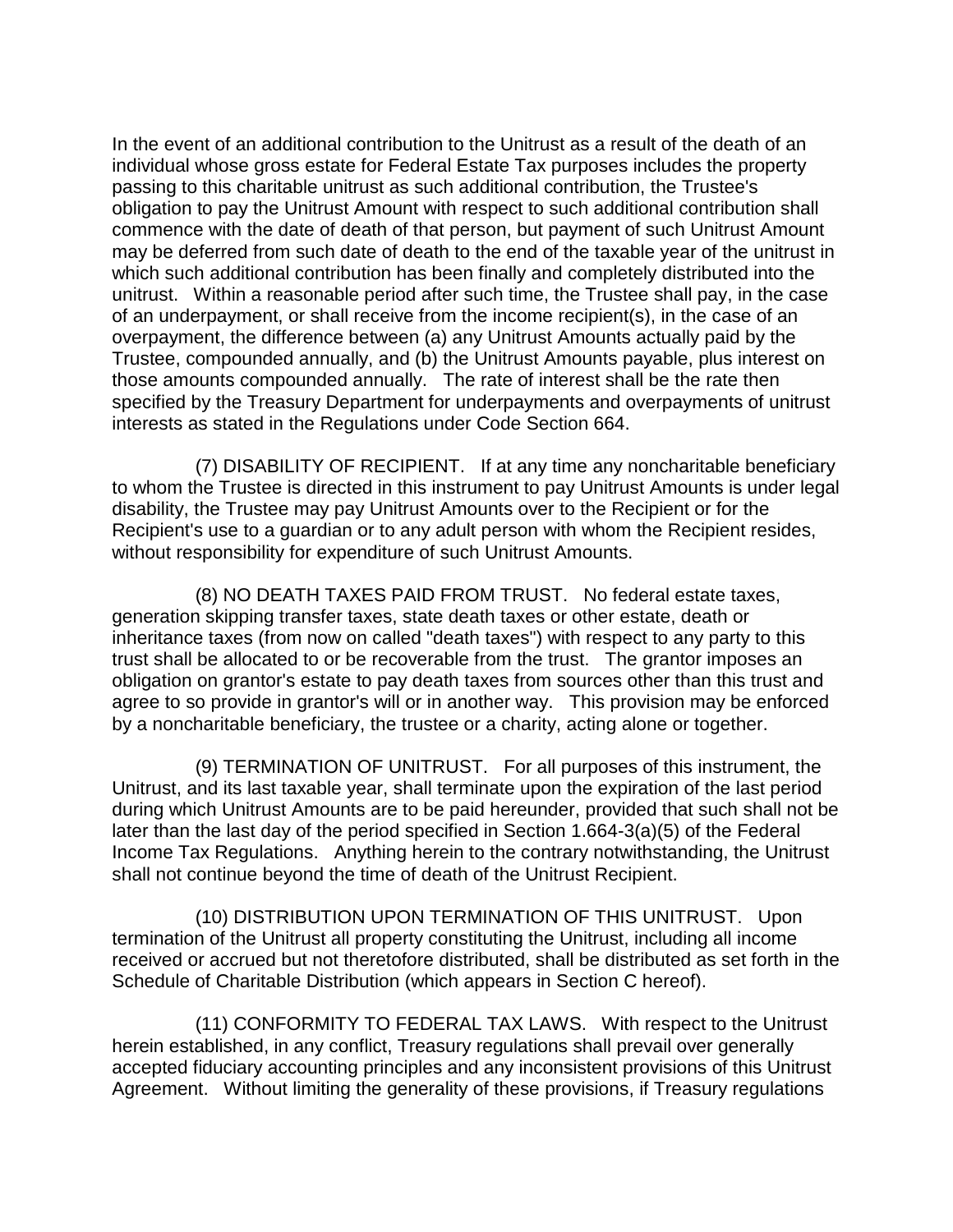shall specify a method or time of valuing the Unitrust's assets, or a way of making payments from the Unitrust, which differs from the provisions herein contained, this Unitrust Agreement shall be deemed amended to conform to the Treasury regulations. The assets of the Unitrust shall be valued, managed and invested consistent with the intent that the Unitrust be exempt from taxation, and that it shall be entitled to a charitable contribution deduction for federal estate tax purposes. Except for the payment of the Unitrust Amounts to the Unitrust Recipient, the trustee is prohibited from engaging in any act of self- dealing as defined in Section 4941(d) of the Internal Revenue Code of 1986, from retaining any excess business holdings as defined in Section 4943(c) of the Code which would subject the trust to tax under Section 4943 of the Code, from making any investments which would subject the trust to tax under Section 4944 of the Code, and from making any taxable expenditures as defined in Section 4945(d) of the Code. The trustee shall make distributions at such time and in such manner as not to subject the trust to tax under Section 4942 of the Code. In addition, nothing in this trust instrument shall be construed to restrict the trustee from investing the trust assets in a manner which could result in the annual realization of a reasonable amount of income or gain from the sale or disposition of trust assets.

 (12) DISTRIBUTIONS TO CHARITIES. No amount other than a Unitrust Amount shall be paid to or for the use of any person other than an organization described in each of Section 170(b)(1)(A), Section 170(c), Section 2055(a) and Section 2522(a) (hereafter 'qualified exempt' organizations). Grantor retains the right by a written instrument to add qualified charities to and remove charities from the Schedule of Charitable Distribution and to change percentage allocations to all charities. If a Grantor is a current income recipient, then a Grantor shall retain the right to direct the Trustee to distribute to qualified exempt charities an undivided percentage of trust assets on the last day of any trust taxable year. The adjusted basis for Federal tax purposes of any trust property which the trustee distributes in kind to charity must be fairly representative of the adjusted basis for such purposes of all trust property available for distribution on the date of distribution. All principal and income to be distributed under the Schedule of Charitable Distribution shall be distributed in the specified percentages only to those organizations that are qualified exempt. The share of any specified charity which is not a qualified exempt organization shall be distributed in proportion to the remaining percentages by the trustee to the remaining named qualified exempt charities, if any. If no specified organization is qualified exempt, the share shall be distributed to such qualified exempt organization or organizations as shall be selected by the trustee in the sole discretion of the trustee.

 (13) ADMINISTRATION OF THE UNITRUST. The trustee is authorized to retain the Trust property, or may sell the property and reinvest in such property as the trustee shall deem advisable. The trustee shall not be required to diversify as to kind or amount. Unless prohibited by federal law, the trustee shall have the power to invest in zero coupon bonds, an annuity contract or a life insurance policy on the life of the Unitrust Recipient or Recipients, as applicable. Solely for the purpose of complying with section 664 of the Code and applicable Treasury regulations, the trustee shall be authorized to amend this trust by written statement attached to this instrument and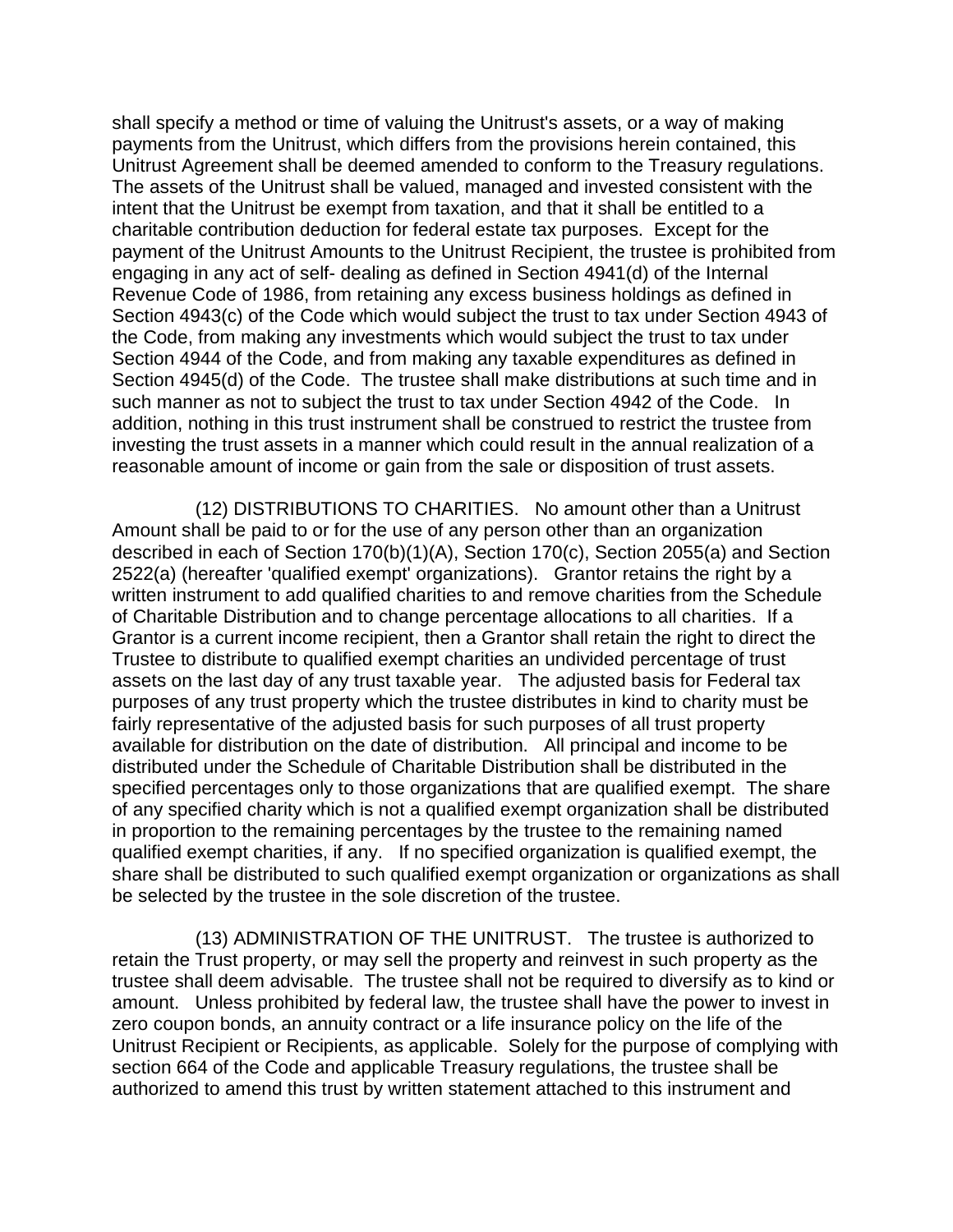delivered to the current income recipients. In addition, solely to the extent that these powers do not conflict with other trust provisions, the Trustee is authorized the trust powers specified by law.

 (14) ACCOUNTS AND REPORTS. The Trustee shall keep current accounts accurately reflecting the position of, and the receipts, disbursements and other changes in, the income and corpus of the trust, which shall be available for inspection during all reasonable business hours by any Unitrust Recipient currently receiving payments of Unitrust Amounts hereunder or his duly authorized representative. In addition, the Trustee as of the end of each taxable year of the trust and as of any other date the Trustee deems beneficial, shall keep the said Unitrust Recipient or his duly authorized representative, informed of the contents of such reports by accurate written statements. To the extent permitted by law, the Trustee shall not be required to provide reports or information to remainder recipients prior to trust termination.

 (15) TRUSTEE. The Oklahoma United Methodist Foundation, Inc. of Oklahoma City, OK, shall serve as Trustee of the Unitrust herein established. If for any reason The Oklahoma United Methodist Foundation, Inc. is unable or unwilling to serve as \* of \*, \* shall serve as Successor Trustee. If no Independent Trustee as defined under Sections 664, 674 and 672 of the Code is acting with respect to this trust and the trust holds any asset that does not have a readily ascertainable fair market value, or holds any insurance contract or annuity contract, then an Independent Special Trustee as defined under the above Code sections shall be appointed by the Trustee in a written document referring to this paragraph. The Independent Special Trustee shall have sole responsibility for valuation of assets without readily ascertainable fair market value, and shall make all decisions regarding withdrawals, surrender, options, elections, allocations to income or principal, and dispositions with respect to any insurance or annuity contract. The Independent Special Trustee shall have no powers other than those specified in this paragraph. A Trustee shall be entitled to compensation for services hereinunder according to the Trustee's schedule of fees in effect at the time such services are rendered. No bond or security shall be required of the Trustee in any jurisdiction. The Trustee shall not be required to file an inventory or annual report with any court with proper jurisdiction. If at any time a trustee is a corporation, the position of trustee may be assumed by a successor corporation with trust powers. A successor trustee shall not be required to examine the administration or actions of any prior trustee and shall not be liable for such administration or actions. Grantor retains the right by written instrument submitted to the Trustee to remove any Trustee and designate any successor Trustee.

 (16) GOVERNING LAW. This Agreement and all rights and obligations under it shall be determined in accordance with the law of the State of Oklahoma except to the extent that such may be in conflict with United States laws and regulations with respect to income, estate and gift taxes which shall govern in the event of such conflict.